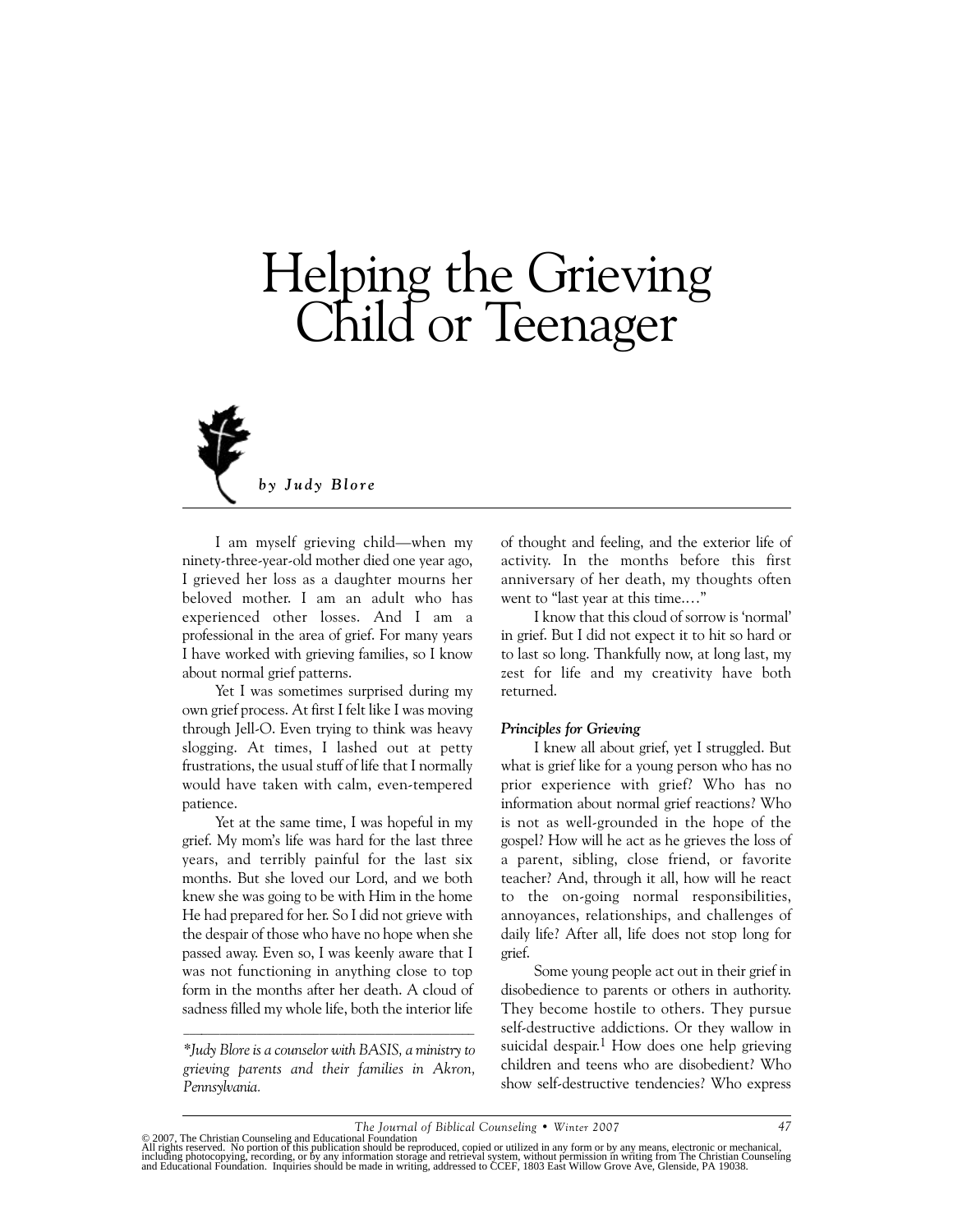thoughts of suicide? These are difficult questions. On the one hand, they can be all the more difficult for parents who are going through their own grief at the same time. The death of a parent, spouse, or another child leaves a griefstricken parent to cope with children who are also grieving.

A different kind of difficulty arises when a schoolmate or teacher dies, and it hits one child in the family harder than the others. The parent cannot identify with this child's depth of sorrow so does not realize the need to be involved. Whether you are too involved in your child's sorrow, or not involved enough, it can be even more difficult to help him when he reacts with disobedience, hostility, and acting-out rather than by simply grieving.

As I have wrestled with these difficult questions over many years, I have come up with principles that guide my counseling with both parents and children who are grieving. In this article I will share these principles with you.

Most importantly, begin with prayer. Pray to gain a Lord's-eye view of your child as he grieves. The same God who comforts us in our grief deals with the sins of acting out and the internal sins that distort our grieving hearts. Hold to the biblical promises and principles that apply in situations of grief. The Bible says many different things, coming at particular situations from many angles. Parents must first live those promises and principles for themselves. And parents must learn how to apply those truths into a child's life, seeking to bring about responses that are life-giving and healthy. It is always necessary to pray for wisdom where we lack it (James 1:5). God gives willingly, both to parents and to children who ask. He does not reproach us for needing Him.

God gives us the wisdom to live out the following principles.

### *1. Grieving is natural and painful.*

The intensity of normal grief surprises some people. They may think that survival is impossible amid unbearable pain. Grief in and of itself is natural. Sorrow at loss is not sinful. For example, see the honest grief portrayed in the following passages:

• Then David and the people who were

with him lifted their voices and wept until there was no strength in them to weep. (1 Sam. 30:4)

- Jesus wept. So the Jews were saying, "See how He loved him!" (John 11:35-36)
- For indeed he was sick to the point of death, but God had mercy on him, and not on him only but also on me, so that I would not have sorrow upon sorrow. (Phil. 2:27)
- And He will wipe away every tear from their eyes; and there will no longer be any death; there will no longer be any mourning, or crying, or pain; the first things have passed away. (Rev. 21:4)

Give your child reassurance that survival, and even thriving, after the death of a significant person in your child or teen's life will come, perhaps down the road a bit, after they go through this valley of the shadow of death with God at hand. God will one day comfort all sorrows, and bring only joy (Rev. 7:17).

### *2. Grieving is hard and lasts a long time.*

The Commander in Chief, the Lord, our Father "knows our frame and remembers that we are dust" (Ps. 103:14). Parents, teachers or others in positions of authority must remember the world in which a grieving child is living. Keep these points in mind.

**Grieving takes energy**. It is difficult to be a parent when your child is grieving! It is necessary to know your child and how he handles emotional difficulties. Each ones heart is different. Each one experiences the world in a different way. Grief takes so much of a child's or teen's energy. He doesn't have as much mental or physical energy left over to listen, process, and act on your directions. He isn't in a position to make major decisions. Keep things simple. Don't overload him with directions or new responsibilities.

**Grieving hurts.** Lighten up. Allow time for emotional pain. You may have to reevaluate your expectations regarding chores and schoolwork for a short period of time. You may need to reduce his work or responsibility load right now. Think about your priorities and continue to require the few things on the top of that list. Make time for honest grief and make it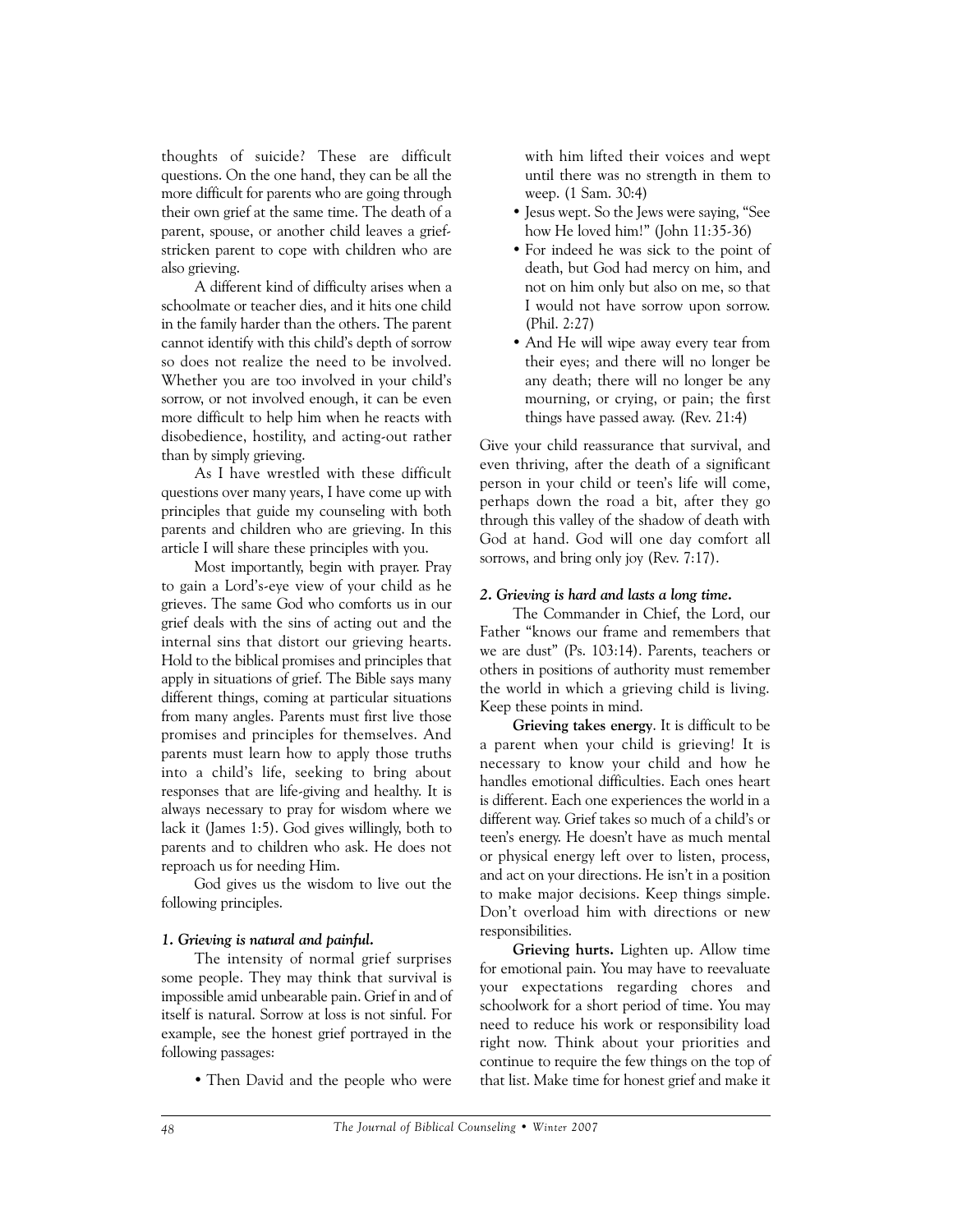a conscious priority. Your child or teen will gain strength and be able to reassume their previous responsibilities in due time.

**Grieving brings questions.** After the death of a person close to him, your child may re-think everything about how his world works and how his loss will change things. He may be deeply concerned whether you will be okay (in the case of your spouse's death), whether you will be able to continue being his parent and mentor. If the parent is grieving, then the child grieves also, and vice-versa. The child who depends on the grieving parent has concerns about stability and safety in his world. Give reassurance. And then make your requirements very clear. Restate even basic ground rules in your household. For example, "Everyone is treated with respect. Everyone contributes. Everyone participates." It's like starting over because their world has changed so dramatically.

## *3. Grief brings occasions for disobedience, but disobedience is not okay.*

Paul quoted Psalm 4:4 when he said, "In your *anger,* do not sin" (Eph. 4:26). There is a similar principle at work in grief. "In your *grief,* do not sin." But grief exposes the sinful tendencies in our hearts. Bad behavior is the external evidence of something going on within the heart of the griever. Grief gouges the veneer of our perfectly polished behavior and rubs it raw. Our mask of polite, civilized behavior crumbles! We may act like our true inner selves—like beasts, self-centered and childish. While we grieve, we see ourselves more honestly than usual. And sometimes that truth hurts. Grieving parents openly admit to times when we say or do something that is an unusual and uncharacteristic outburst of emotion. One parent may lash out at the other using words she has never said before! This is the grief talking. The behavior that you see in your child or teen expresses his fears, hurts, and frustrations relating to his loss. It is his grief talking. Practice these responses:

**Meet bad behavior with grace.** Disobedience is not okay. And grief is no excuse for sinful or disobedient behavior in the grieving adult, teen, or child. Disobedience, hostility, blaming, anger, self-recrimination, and even drunkenness and immorality are typical sins that arise in the context of grief. None of this disobedience is okay. But disobedience happens, even in the kingdom of God. Just look back over the history of Israel, over church history, over your own history. You will easily find disobedience and misbehavior. This does not excuse wrong, and it does not mean the bad behavior should not be constructively addressed at the right time. But try to understand the pressures and temptations that the child or teen experiences when he is grieving.

When our deep grief over loss intersects with expressions of our sinful hearts, we suddenly see a double reason to deal mercifully with one another. We forgive because we have been forgiven so much ourselves (Eph. 4:32; Col. 3:13). In dealing with wrongs, God proceeds patiently. He never condones wrong, but He is not surprised by wrong. He sets out with a long term, multi-pronged strategy that includes a great deal of forbearance.

**Overlook and forgive these outbursts. Do not take them personally.** "Love covers a multitude of sins." Sin is interlaced with the emotions of grief and angry outbursts occur. The offended one should recognize the source of the outburst and become an aid to the offender. Bad behavior should not be read as a final measure of the other person's commitment to the relationship. Instead, it can be the beginning of a changed relationship based on forgiveness. At the appropriate time, usually after the situation has calmed down, encourage the offender to confess his wrong and ask for forgiveness, without offering excuses. Say, "You have hurt and offended someone you love. By confessing real wrongs, you will be able to deal more constructively and directly with your pain and loss."

**Overlook minor offenses as much as possible.** Meet your child's words and misbehaviors with wisdom and grace. Focus on the grief that is being masked, rather than the outburst by which he might blindly lash out. Love in those ways most necessary during a season when grief, confusion, and sin come out all tumbled together. Treat the cause—the grief, rather than the symptom—the outburst.

**Seek to fill your child's heart with both your love and God's in Christ.** Does your child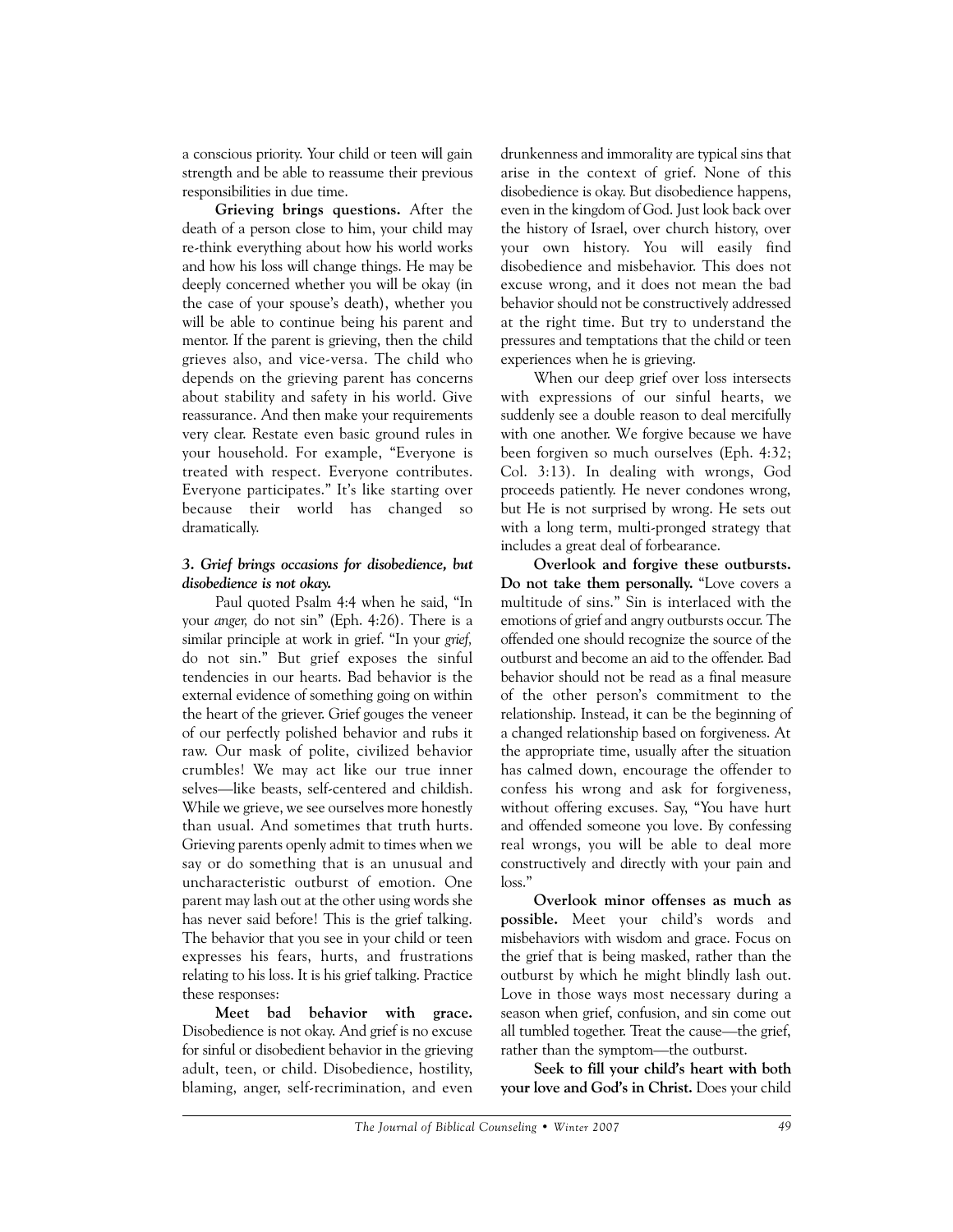know, without a doubt, that you love him? How can you express love that will get through his pain? Does he know God loves him and is an ever present Helper, available to him right now? How can the gospel be freshly put so that the hope of Christ connects? Let love come out in a multitude of ways that connect and communicate to this child.

#### *4. Some grievers need grief counseling.*

Consider whether your child needs outside help from a pastor, family friend, or other counselor. Consider these rules of thumb regarding for when to seek counseling help.

- When the child is stuck in his grief.
- When grades slip and stay down for more than one semester.
- When you feel so overwhelmed with your own grief that you can hardly think about meeting your child's need for love and encouragement.
- When there is no conversation between parent and child about heart issues or

for the surviving one, for the one who is there, even as they express their sadness over their loss.

Threats of suicide are another major way that a child or teen may act out. Suicide is the sin of self-murder. It always expresses motives: ruling fears (e.g., "I can't make it without my friend"), lusts of the flesh (e.g., "I just want to escape the pain"), and false beliefs (e.g., "If I kill myself it will make everything better"). Grief and self-murder each have a different feel, a different intention operating. Almost every grieving person expresses a desire to be with the one who died. Obviously the only way to join them is to die also. But this is not usually a suicide threat. How can you tell the difference between a desire to be with a loved one and the desire to end ones own life? Ask God for wisdom to weigh what you are hearing and observing. Then use the following guidelines.

Ask directly, "Are you thinking about suicide?" Tell your child openly if you are concerned about what seems like suicide wishes.

# Threats of suicide are another major way that a child or teen may act out.

that reveal mutual understanding.

- When he seems to have no other allies in their life.
- When he asks for help.
- When he talks about suicide.

Many grieving people feel so tired and wonder, "Is anything worth it anymore?" A child (and certainly a teen) may think, "He was always trying to be a good person, but look what happened to him? He died. It's just not worth it."

Grieving teens often compare themselves with others. When a family member dies, the survivor might evaluate, "Will my parents grieve for me as much as they grieve for my sister who died?" He may think, "I should have been the one who died." Grief is an expression of love for the one who died. Teens have expressed how hard it is to compete with the memory of a dead sibling! The only antidote for this is for parents to actively and intentionally express their love

Tell him that you are trying to decide whether to call the suicide prevention people or not. Then, if you are not completely convinced that he is talking about his wish to be with the person who died rather than the wish to end his own life, call on others who are knowledgeable in crisis counseling and suicide prevention. Better to err on the side of caution.

At this time, grieving children and teens need patience and grace from the parents and other adults around them. Most of all, they need reassurance that there is still love and laughter in their future. They need to be "renewed in the inner man" and "strengthened with grace" (2 Cor. 4:16; Heb. 13:9)

Give frequent and confident reassurance that the future still holds good things for them: (Jer. 29:11). Reassure them that you love them, and will not abandon them when life hits a rough patch. Ask questions about other things the child or teen might plan for the future. Plan